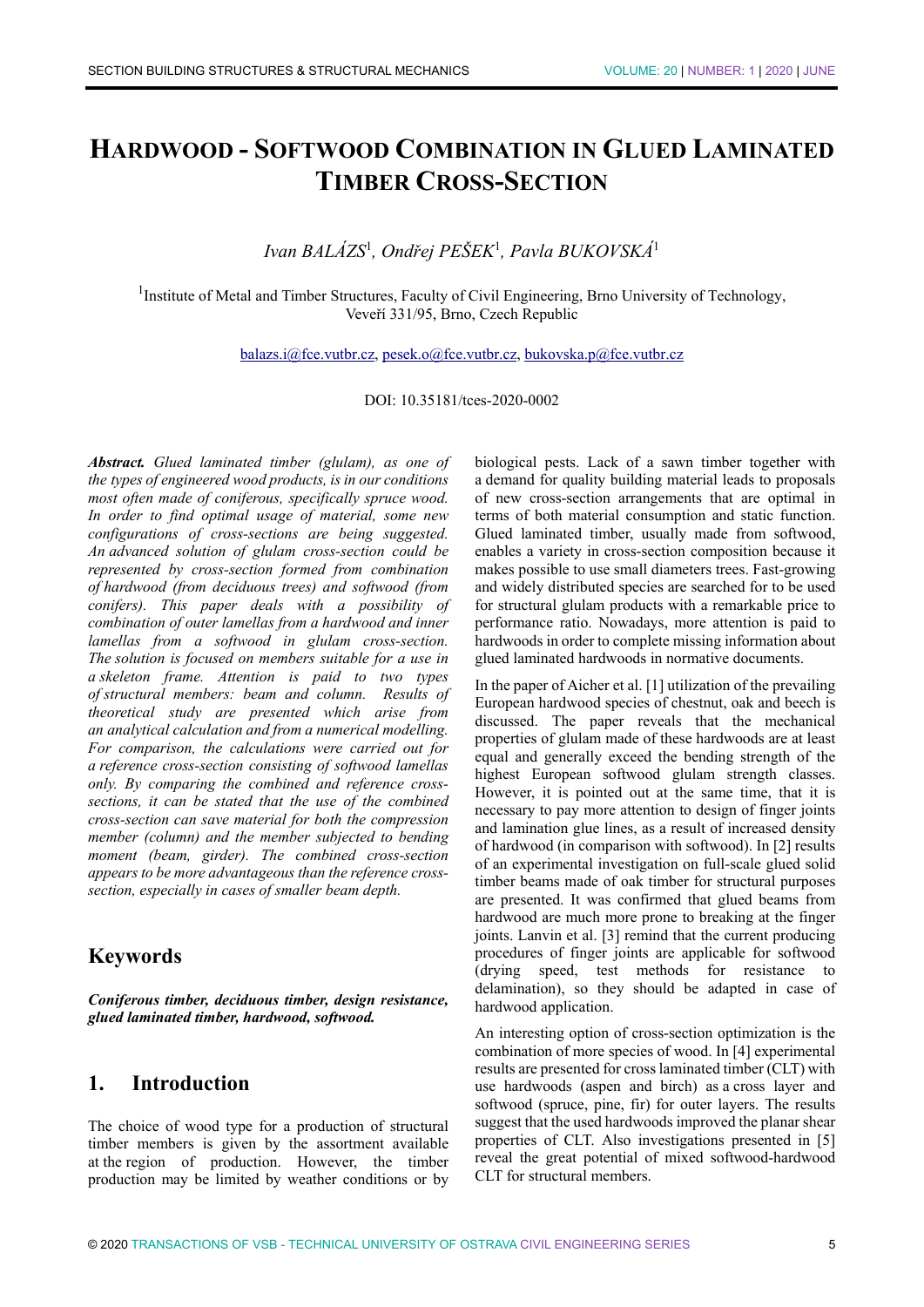This paper discusses the possibility of using a combination of different wood species in a glulam cross-section. In case of glued laminated timber, combination of wood species could be convenient for the construction members which are subjected to bending or compression and bending so that they have not a stress distribution constant over the height of the cross-section. Different wood type lamellas are then set out in a cross-section according to the loading system and stress distribution. In this paper, combination of two species of timber is taken into consideration, inner lamellas of commonly used coniferous wood (spruce) and outer lamellas of hardwood (beech). A suitable crosssection configuration is sought for a column and a beam of a skeleton frame.

# **2. Assumptions and Methods**

The cross-section of the glued laminated members subjected to the research is assumed to be a combination of certain number of lamellas of two types: coniferous timber and deciduous timber. The outer lamellas (top and bottom) are considered to be made of deciduous timber having higher moduli of elasticity while the coniferous timber is used for inner lamellas of the cross-section. The thickness of each lamella is 40 mm. The precise number of lamellas and therefore total dimensions of the crosssection is to be determined using static assessment depending on the presumed magnitude of applied load.

The material properties of the coniferous and deciduous timber were taken from the standard [6] and are summarized in Tab. 1. Strength classes C16 (coniferous timber) and D30 (deciduous timber) were considered.

**Tab. 1:** Material properties.

| Properties, indications and units                      | Strength class            |       |       |
|--------------------------------------------------------|---------------------------|-------|-------|
|                                                        | C <sub>16</sub>           | D30   |       |
| Modulus of elasticity (fifth<br>percentile value)      | $E_{0.05}$ [GPa]          | 5.40  | 9.20  |
| Modulus of elasticity (mean<br>value)                  | $E_{0,\text{mean}}$ [GPa] | 8.00  | 11.00 |
| Characteristic compressive<br>strength along the grain | $f_{c,0,k}$ [MPa]         | 17.00 | 24.00 |
| Characteristic bending strength                        | $f_{m,k}$ [MPa]           | 16.00 | 30.00 |

As the behaviour of a member differs depending on type of applied load, the process of determination of required dimensions of the cross-section was divided into two separate types of members: a compression member (column) and a beam. The design values of material properties were calculated under assumptions of a medium-term load and service class No 1 or 2 which results in value of the modification factor  $k_{\text{mod}} = 0.80$ . The partial factor for material properties was considered as  $\gamma_M = 1.25$  [7].

The static assessment of the proposed cross-sections was performed in accordance with currently valid standards taking into account the specific composition of the crosssection combining two materials with different properties and using theoretical and numerical analysis. The calculation of the design resistance of the cross-sections was performed under assumption of the magnitude of the design axial (normal) compressive load up to 100 kN (column) and design uniformly distributed load up to 6 kN/m (beam). These magnitudes of loads can be realistically expected for structures of usual timber multistorey buildings under normal conditions.

The obtained results were compared with results of static assessments of conventional glued laminated timber members consisting of lamellas of coniferous timber only (strength class C16) to quantify the differences and finding possible benefits resulting from combination of materials.

### **3. Compression Members**

#### **3.1. Analytical Approach**

#### **1) Adaptation of the standard procedure**

The analysis of the compression member is performed for a member of a length of 3.8 m (the height of a storey). A square section is considered (Fig. 1). The boundary conditions at both ends of the member in both perpendicular directions comply with the assumption of a simply supported member. The critical lengths for both buckling modes (about *y*-axis and *z*-axis) are therefore equal to the length of the member.



**Fig. 1:** Cross-section of a compression member.

The determination of design buckling resistance of the compression member was based on provisions given in standard [7] taking into account specific rules for composite members according to [8]. It is possible to express the design buckling resistance of a compression member as Eq. (1):

$$
N_{\text{b,Rd}} = k_{\text{mod}} \cdot \frac{N_{\text{b,Rk}}}{\gamma_{\text{M}}},\tag{1}
$$

where  $N_{b, Rk}$  is characteristic buckling resistance. It can be formulated by Eq. (2):

$$
N_{\text{b,Rk}} = k_{\text{c}} \cdot \left( A_{\text{out}} \cdot f_{\text{c},0,\text{k,out}} + A_{\text{in}} \cdot f_{\text{c},0,\text{k,in}} \right),\tag{2}
$$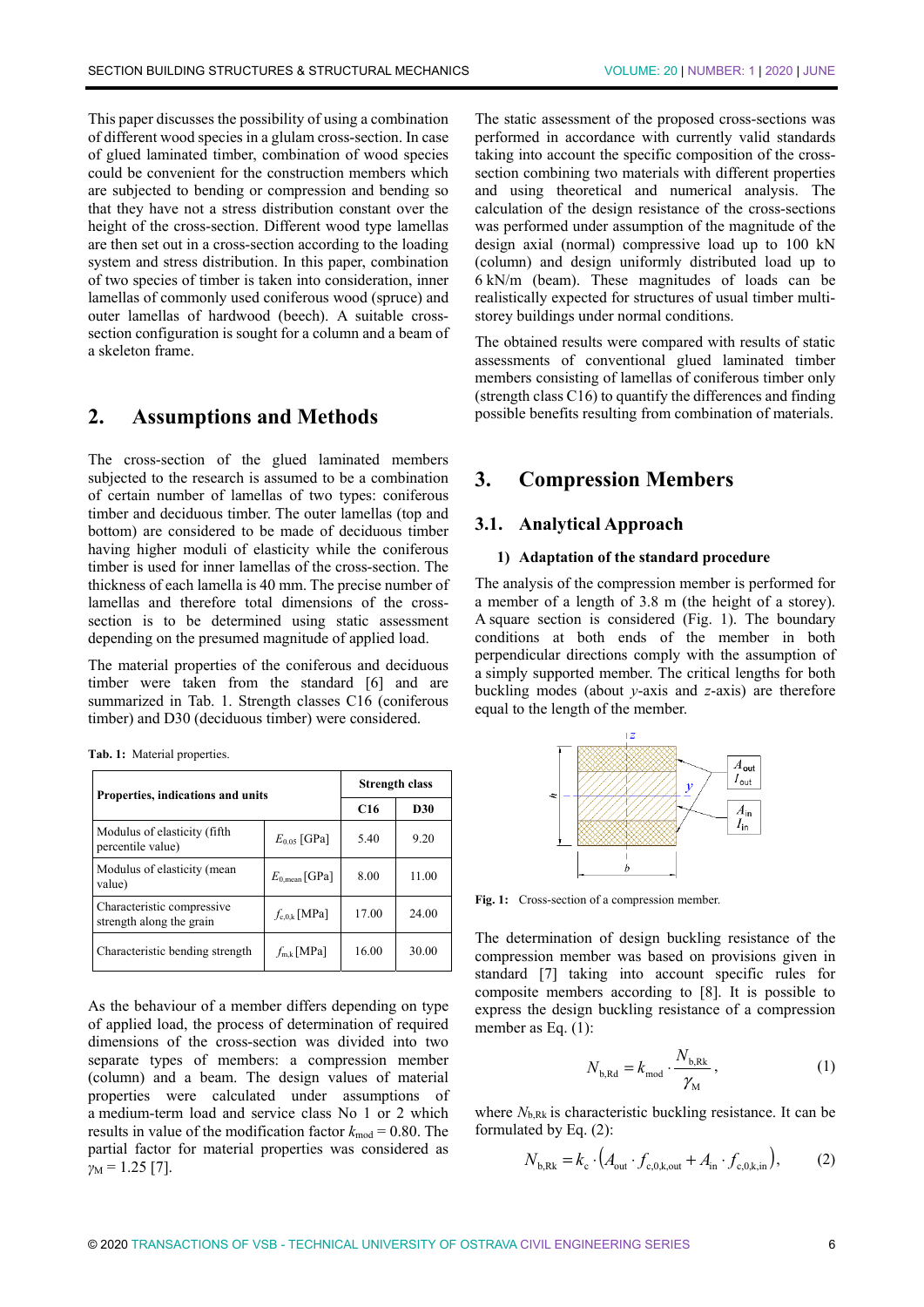where  $k_c$  is the minimum instability factor,  $A_{out}$  is area of the outer lamellas, *A*in is area of the inner lamellas and  $f_{c,0,k,out}$  and  $f_{c,0,k,in}$  are characteristic compressive strengths along the grain of the timber of outer or inner lamellas, respectively. The calculation of the instability factor  $k_c$ follows the usual procedure according to [7] but considering the relative slenderness as Eq. (3).

$$
\lambda_{\text{rel}} = \sqrt{\frac{N_{\text{Rk}}}{N_{\text{cr}}}} = \sqrt{\frac{A_{\text{out}} \cdot f_{\text{c},0,\text{k,out}} + A_{\text{in}} \cdot f_{\text{c},0,\text{k,in}}}{N_{\text{cr}}}},
$$
 (3)

where  $N_{cr}$  is elastic critical load of a composite member which can be expressed as Eq. (4) with effective flexural stiffness  $(E \cdot I)_{\text{eff}}$  according to Eq. (5) with  $I_{\text{out}}$  being second moment of area of the outer lamellas, *I*in being second moment of area of the inner lamellas and respective moduli of elasticity.

$$
N_{\rm cr} = \frac{\pi^2 \cdot (E \cdot I)_{\rm eff}}{L_{\rm cr}^2},\tag{4}
$$

$$
(E \cdot I)_{\text{eff}} = E_{0.05, \text{out}} \cdot I_{\text{out}} + E_{0.05, \text{in}} \cdot I_{\text{in}}. \tag{5}
$$

The effective flexural stiffness and respective elastic critical load should be calculated for both possible buckling modes (about *y*-axis and *z*-axis). The minimum resulting instability factor  $k_c$  calculated according to the standard procedure is used to determine the characteristic buckling resistance  $N_{b, Rk}$  and subsequent design buckling resistance *N*b,Rd used for the final assessment. The straightness factor  $\beta_c$  is taken equal to 0.1 (glued laminated timber) [7]. For the presented composition of the crosssection, the elastic critical load for the flexural buckling about *z*-axis is lower than the elastic critical load for the flexural buckling about *y*-axis due to less favourable distribution of the portions of the cross-section with higher moduli of elasticity related to the principal axes. Using this analytical procedure, minimum required dimensions of the column cross-section were determined provided square cross-section is preferred. The results are summarized in Tab. 2.

**Tab. 2:** Column cross-sections and compositions.

| Design                | <b>Dimensions</b> |      | <b>Number of lamellas</b> |               |       |  |
|-----------------------|-------------------|------|---------------------------|---------------|-------|--|
| axial                 | Width<br>Depth    |      |                           | Outer         | Inner |  |
| load                  | (mm)              | (mm) | <b>Top</b>                | <b>Bottom</b> |       |  |
| Up to $50 \text{ kN}$ | 120               | 120  |                           |               |       |  |
| 50 to 100 kN          | 160               | 160  |                           |               |       |  |

For further analysis and comparison with different methods of determination of the design resistance, a square cross-section with following dimensions was selected. The section consists of two outer lamellas (one top and one bottom) made of deciduous timber and two inner lamellas made of coniferous timber. Both dimensions of the crosssection (width, depth) were 160 mm. The length of the column was 3.8 m. Simply supported member (for both buckling modes) is considered. For these dimensions and boundary conditions, flexural buckling about *z*-axis is decisive as it gives lower value of the critical load  $(N_{\rm cr, z} = 272.49 \text{ kN})$ . The design buckling resistance of this cross-section calculated using the above described procedure  $N_{\rm b, Rd}$  is 157.62 kN.

#### **2) Second order theory analysis**

The lateral displacement of the compression elastic member depending on the load level can be described using Eq. (6) and respective additional bending moment using Eq. (7) [9] where  $N_{cr}$  is the critical load for buckling about *z*-axis which was determined using Eq. (4) and  $e_0$  is amplitude of the initial bow imperfection. Its value is considered to be equal to *L*/500 (recommended value for glued laminated timber [7]) which results in the value of 7.6 mm. For the case selected for the analysis, the critical load *N*<sub>cr,z</sub> is 272.49 kN (see above).

$$
u = e_0 \cdot \frac{N}{N_{cr} - N} \tag{6}
$$

$$
M = N \cdot e_0 \cdot \frac{N_{\text{cr}}}{N_{\text{cr}} - N} \tag{7}
$$

Knowing given load level (axial force *N*) and respective effect of the second order (additional bending moment *M*), it is possible to calculate the normal stress with the use of the theory of ideal cross-section (the cross-section consists of material with different characteristics) with appropriate cross-section characteristics and modular ratio [8]. Resulting diagrams of the lateral displacement and the maximum normal stress at the outer and inner lamellas depending on the load level are shown in Fig. 2 and Fig. 3.



**Fig. 2:** Lateral displacement.



**Fig. 3:** Normal stress and limit values (outer and inner lamellas).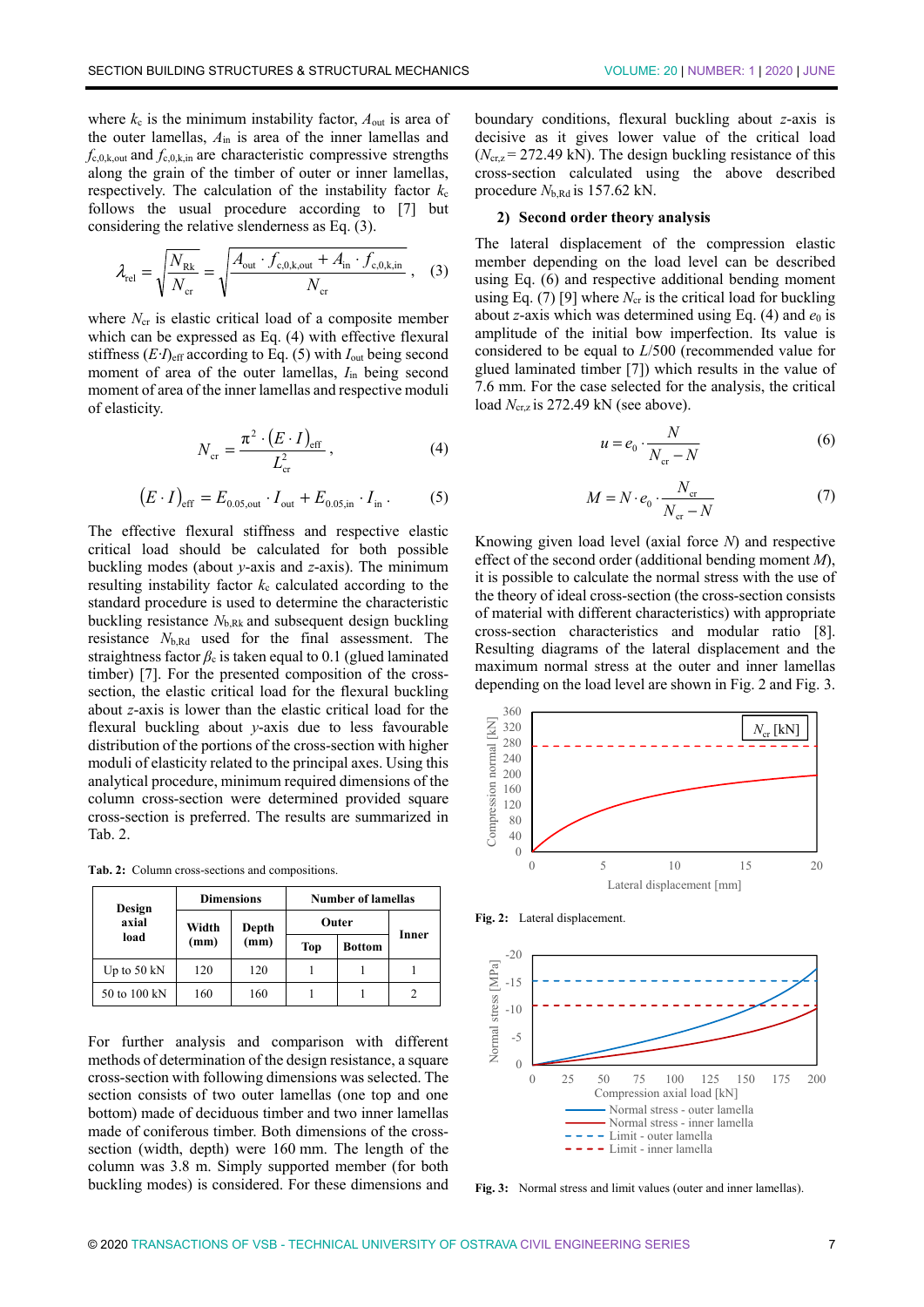This relationship between the applied axial load and respective normal stress was used to find the load at the level of maximum allowable stress. The outer lamellas appeared to be decisive as the maximum allowable stress was reached there first (design compression strength along the grain of the outer lamellas  $f_{c,0,d} = 15.36 \text{ MPa}$ , for inner lamellas  $f_{c,0,d} = 10.88$  MPa). The respective maximum allowable load which can be considered as design resistance is therefore 188.75 kN.

#### **3.2. Numerical Approach**

To verify the analytical calculations, numerical analysis was performed using ANSYS 19.1 software based on the finite element method [10]. For comparison with the above mentioned calculations, a square cross-section of the column was selected with characteristics identical to those used for the analytical solution described above.

For creation of the numerical model of the column, volume finite elements SOLID186 were used. The assumption of no slip between the lamellas of the cross-section was considered which is in reality presumed to be ensured by using of suitable structural adhesive. Maximum length of the edge of an element was set to 0.02 m. The total number of finite elements was 12160, total number of nodes was 79336. The numerical model is in Fig. 5.



**Fig. 4:** Numerical model.

Linear elastic material models were used for both strength classes of the timber with moduli of elasticity according to Tab. 1. It was necessary to assign the Poisson ratio to the materials in the model. In literature, results of a number of experimental investigations of material properties of timber are available. The values of the Poisson ratio naturally slightly differ from each other. Based on [11], [12], [13], it was concluded to consider the value of the Poisson ratio equal to 0.4 which seemed to be reasonable for considered materials (coniferous and deciduous timber of common types of lumber, e.g. spruce and beech).

The first phase of the numerical modelling was verification of the magnitude of the critical normal load  $N_{cr}$  which is a crucial value necessary for calculation of the buckling resistance. For the square section of the column, two possible buckling modes can occur: flexural buckling about *y*-axis or flexural buckling about *z*-axis. The boundary conditions of the model comply with the assumption of a simply supported member (related to the respective axis of bending) for both possible buckling modes. At one end of the member, the support conditions preventing displacements in longitudinal as well as both transversal directions were assigned in the numerical model. At the opposite end of the member, the longitudinal displacement was enabled. At this end, normal force of a magnitude of 1 kN was assigned. The support conditions were assigned to the line corresponding to the centroidal axis of the cross-section for the evaluation of the respective buckling mode.

First, linear static analysis (first order) was performed. In the frame of the subsequent step, linear buckling analysis (LBA analysis) was performed to obtain the buckling modes and eigenvalues (critical loads). Both possible buckling modes were evaluated. The critical forces were compared with analytically calculated ones obtained using Eq. (4). The comparison is summarized in Tab. 3. Good agreement between the results obtained using two different methods confirms correctness of the analytical approach of calculation of the critical loads. Both buckling modes are shown in Fig. 5 and Fig. 6. It can be seen that buckling about *z*-axis is decisive for structural design of a column as it gives lower critical load.

**Tab. 3:** Comparison of critical loads.

|                      | Method                    |                              |                |  |
|----------------------|---------------------------|------------------------------|----------------|--|
|                      | Analytical<br>calculation | <b>Numerical</b><br>analysis | Difference [%] |  |
| $N_{\rm cr, v}$ [kN] | 325.68                    | 323.85                       | 0.56           |  |
| $N_{\rm crz}$ [kN]   | 272.49                    | 271.50                       | 0.36           |  |



**Fig. 5:** Buckling mode about *y*-axis.



**Fig. 6:** Buckling mode about *z*-axis.

The next step of the numerical analysis was static geometrically nonlinear analysis (second order theory) of the member with imperfections (GNIA analysis). To assign the initial imperfection, the geometry of the member was updated complying with the decisive buckling mode for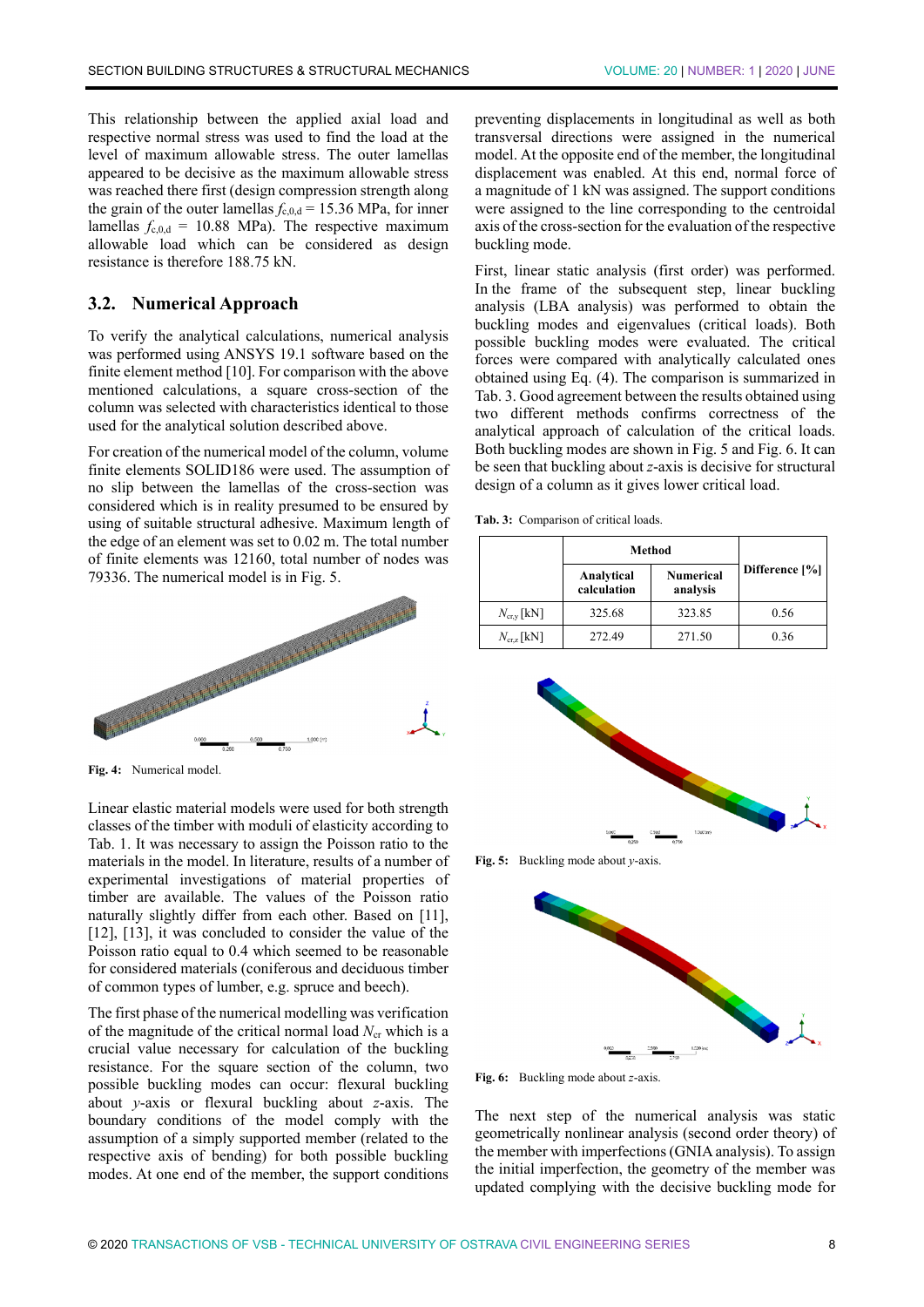global buckling about *z*-axis with given amplitude equal to 7.6 mm (*L*/500). Once geometrically nonlinear analysis (maximum applied axial load 200 kN, 50 steps) was completed, the normal stress of the member was checked. The maximum stress was found at midspan of the member with decisive value at the outer lamellas. The maximum allowable stress at the level of  $f_{c,0,d}$  was reached at  $45<sup>th</sup>$  step of the nonlinear analysis. The respective value of the applied axial force was 180.00 kN. The normal stress distribution at midspan cross-section is displayed in Fig. 7. Little asymmetry in the stress distribution might indicate possible minor influence of torsion on the stress magnitudes.



**Fig. 7:** Normal stress distribution.

#### **3.3. Comparison with Reference Section**

The analytical procedure was used for dimensioning of the cross-section of the column consisting of a combination of materials (strength classes C16 and D30) and assessment of its design buckling resistance for magnitudes of design normal load  $N_{\text{Ed}}$  up to 100 kN. The resulting cross-section dimensions are presented in Tab. 2 together with the respective load level (120/120 mm for loads up to 50 kN, 160/160 mm for load levels from 50 kN to 100 kN). A glued laminated cross-section of the same dimensions consisting of coniferous timber lamellas only was considered for comparison with the combined one. The process of the buckling resistance assessment followed the standard procedure [7]. The graphical interpretation of the comparison is shown in Fig. 8 using percentage utilization of the cross-section.



**Fig. 8:** Graphical comparison of results.

For some load levels, the conventional cross-section does not fulfil the reliability condition given by Eq. (8). Crosssection of greater dimensions should be used in that case.

$$
\frac{N_{\rm Ed}}{N_{\rm bR,d}} \le 1\tag{8}
$$

It can be seen that the combined cross-section is more economical as it gives lower utilization level than the conventional one. The average decrease of the unit utilization is approx. 21%.

### **4. Beams**

The analysis of the member subjected to bending moment was performed for a wide range of span (from 3.0 to 6.0 m) and uniformly distributed load (from 1.0 to 6.0 kN/m) as it can be seen in Tab. 4 and Tab. 5. The static behaviour of a simple beam was considered. The analysis was performed for simple bending (without lateral torsional buckling) in ultimate limit state and for vertical deformation in serviceability limit state.

#### **4.1. Analytical Approach**

The analysis of the beam was performed for members of the length and load described above. Rectangular sections of dimensions *b*/*h*: 80/120; 80/160; 100/160; 100/200; 120/200; 120/240; 120/280; 120/320; 140/280; 140/320; 140/360; 140/400 were considered. In Fig. 9 the beam of depth of 280 mm and width of 120 mm is illustrated. The upper and bottom lamella of each cross section was made of deciduous timber and all inner lamellas were made of coniferous timber. The thickness of each lamella was 40 mm. The material properties of coniferous and deciduous timber are listed in Tab. 1.



**Fig. 9:** Example of cross-section of a beam.

The determination of design bending resistance of the beam was based on provisions given in standard [7] taking into account specific rules for composite members according to [8]. The possible influence of lateral-torsional buckling effect was neglected, because the expected application of the investigated members are floor beams in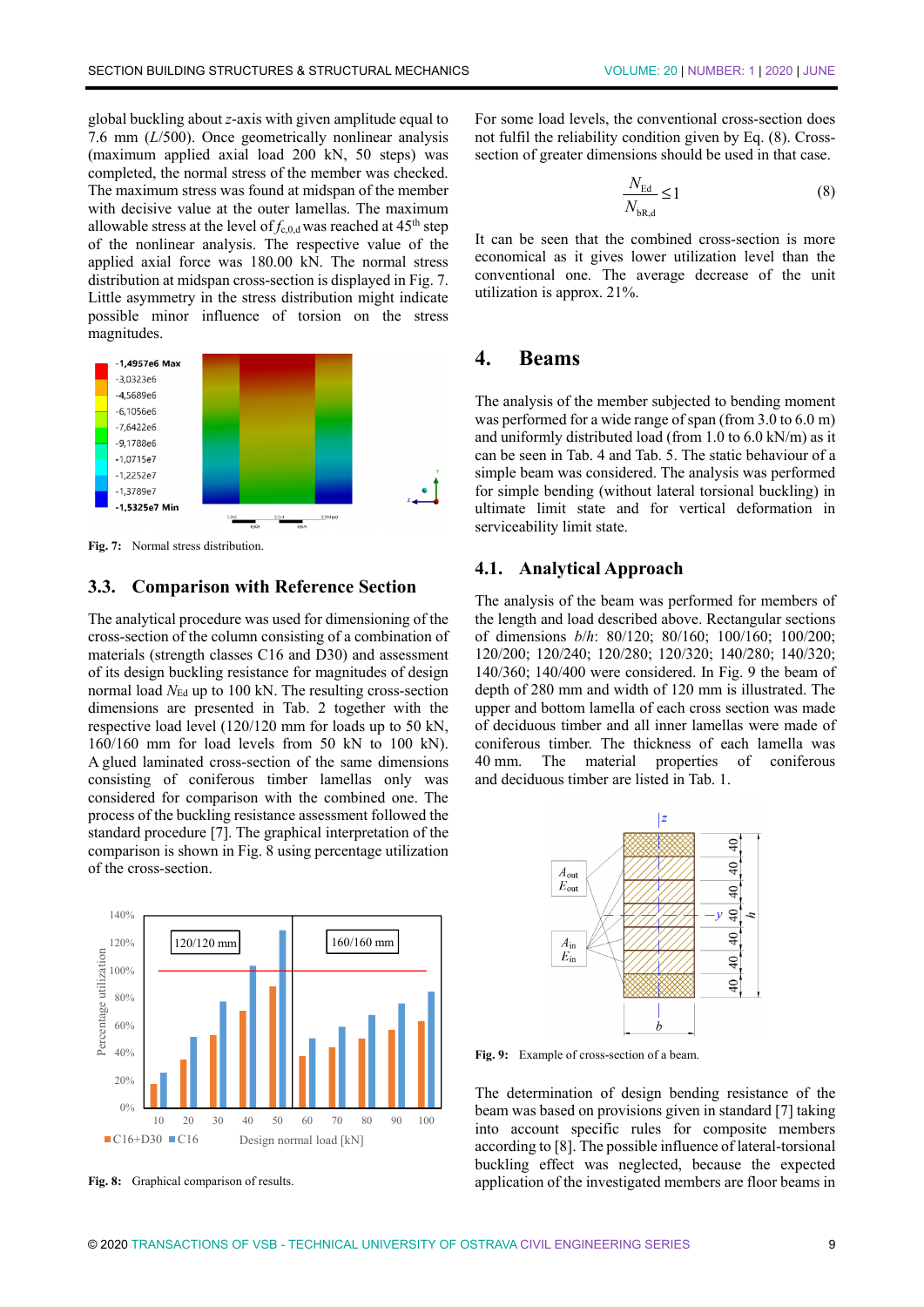buildings where the lateral-torsional buckling is usually prevented by the adjacent ceiling construction. The ultimate limit state is reached when normal stress in any lamella is equal to the design bending strength of that lamella. The bending resistance  $M_{\text{Rd}}$  is equal to the bending moment which causes the normal stress. It is possible to express the design bending resistance of a beam as Eq. (9):

$$
M_{\text{Rd}} = M_{\text{Ed}}
$$
 if  $\sigma_{\text{Ed,i}} = \frac{M_{\text{Ed}}}{I_{\text{y,eff}}} \cdot z_i = f_{\text{md,i}}$  (9)

where  $M_{\text{Ed}}$  is design bending moment,  $I_{\text{v}}$  is second moment of area, *z*i is distance from centroid to the extreme fibres of  $i$ -th lamella,  $i$  is inner or outer lamella and  $f_{\text{md,i}}$  is design bending strength of outer or inner lamellas.

The serviceability limit state was limited by vertical deformation reaches the limit value which is considered as *L*/300. It is possible to express it as Eq. (10):

$$
u_z \le u_{z,\text{lim}} = \frac{L}{300} \tag{10}
$$

Within the serviceability limit state analysis only instantaneous deformations were evaluated, because the considered characteristic load was not differentiated to permanent or variable action.

The calculation of normal stresses  $\sigma_{Ed}$  in lamellas and vertical deformations *u*z follows the usual procedure for elastic composite beams according to [8] with considering no slip between lamellas.

#### **4.2. Numerical Approach**

To verify the analytical calculations, numerical analysis was performed using ANSYS 19.1 software based on the finite element method [10]. For comparison with the above mentioned calculations, a rectangular cross-section 140/400 of the beam was selected with characteristics identical as those used for the analytical solution described above.

The numerical model is shown in Fig. 10. The settings of numerical model (material models, finite elements size) was the same as for compression member described above. In Fig. 11 normal stress on the half of the beam is displayed. Normal stresses are concentrated in upper and bottom lamellas made of hardwood which is consistent with analytical solution.



**Fig. 10:** Numerical model of beam of 140/400 cross section.



**Fig. 11:** Normal stress distribution on the beam of 140/400 cross-section.

#### **4.3. Comparison with Reference Section**

The analytical procedure was used for dimensioning of the cross-section of the beam consisting of a combination of softwood and hardwood (strength classes C16 and D30) and assessment of its design bending resistance for range of span (from 3.0 m to 6.0 m) and load (from 1.0 kN/m to 6.0 kN/m). The same principle was used for vertical deflections in ultimate limit state which is decisive in the considered range of span and load range.

**Tab. 4:** Table of minimal dimensions of combined section.

|                            |     | Span $[m]$ |         |         |         |         |         |         |
|----------------------------|-----|------------|---------|---------|---------|---------|---------|---------|
|                            |     | 3.0        | 3.5     | 4.0     | 4.5     | 5.0     | 5.5     | 6.0     |
|                            | 1.0 | 80/120     | 80/160  | 80/160  | 100/160 | 100/200 | 100/200 | 120/240 |
| [kN/m]                     | 1.5 | 80/160     | 80/160  | 100/200 | 100/200 | 120/200 | 120/240 | 120/240 |
|                            | 2.0 | 80/160     | 100/160 | 100/200 | 120/200 | 120/240 | 120/240 | 120/280 |
| Uniformly distributed load | 2.5 | 80/160     | 100/200 | 100/200 | 120/240 | 120/240 | 120/280 | 120/280 |
|                            | 3.0 | 100/160    | 100/200 | 120/200 | 120/240 | 120/280 | 120/280 | 140/280 |
|                            | 3.5 | 100/200    | 100/200 | 120/240 | 120/240 | 120/280 | 140/280 | 120/320 |
|                            | 4.0 | 100/200    | 100/200 | 120/240 | 120/280 | 120/280 | 120/320 | 140/320 |
|                            | 4.5 | 100/200    | 120/200 | 120/240 | 120/280 | 140/280 | 120/320 | 140/360 |
|                            | 5.0 | 100/200    | 120/240 | 120/240 | 120/280 | 140/280 | 140/320 | 140/360 |
|                            | 5.5 | 100/200    | 120/240 | 120/240 | 120/280 | 120/320 | 140/320 | 140/360 |
|                            | 6.0 | 100/200    | 120/240 | 120/280 | 120/280 | 120/320 | 140/360 | 140/360 |

**Tab. 5:** Table of minimal dimensions of coniferous section.

|                                   |     | Span $[m]$                                      |                        |                             |                                       |                             |                                                   |                |
|-----------------------------------|-----|-------------------------------------------------|------------------------|-----------------------------|---------------------------------------|-----------------------------|---------------------------------------------------|----------------|
|                                   |     | 3.0                                             | 3.5                    | 4.0                         | 4.5                                   | 5.0                         | 5.5                                               | 6.0            |
|                                   | 1.0 | 80/160                                          | 80/160                 | $\bullet$                   | 100/160 : 100/200                     |                             | 100/200 : 120/240                                 | 120/240        |
|                                   | 1.5 | 80/160                                          | 100/160                |                             | $100/200$ : $120/200$ : $120/240$     |                             | 120/240                                           | 120/280        |
|                                   | 2.0 | 80/160                                          | 100/200                |                             | 100/200 : 120/240                     |                             | 120/240: 120/280                                  | 120/280        |
|                                   | 2.5 | 100/160                                         | $\frac{1}{2}$ 100/200  | $120/200 \div 120/240$<br>٠ |                                       | 120/280                     | 120/280                                           | 120/320        |
|                                   | 3.0 | 100/200                                         | 100/200                | 120/240                     |                                       | 120/240 : 120/280 : 140/280 |                                                   | : 120/320      |
|                                   | 3.5 | $\frac{100}{200}$ : 120/200 : 120/240 : 120/280 |                        |                             |                                       |                             | 120/280 : 120/320                                 | $\div$ 140/320 |
|                                   | 4.0 |                                                 | 100/200 : 120/240      |                             |                                       |                             | $120/240 : 120/280 : 140/280 : 120/320 : 140/360$ |                |
|                                   | 4.5 | 100/200                                         | 120/240                | : 120/280                   | $120/280$ :                           |                             | 120/320 : 140/320 : 140/360                       |                |
| Uniformly distributed load [kN/m] | 5.0 |                                                 | $100/200 \div 120/240$ |                             | 120/280 : 140/280 : 120/320 : 140/360 |                             |                                                   | 140/360        |
|                                   | 5.5 | 120/200                                         | 120/240                | ۰                           | 120/280 : 140/280 : 140/320           |                             | 140/360                                           | $\div$ 140/400 |
|                                   | 6.0 | 120/200                                         | 120/240                |                             | 120/280 : 120/320 : 140/320 : 140/360 |                             |                                                   | 140/400        |

The resulting minimal cross-section dimensions are summarized in Tab. 4. A glued laminated cross-section of the same dimensions, load and span consisting of coniferous timber lamellas only (softwood) was considered for comparison with the combined one. The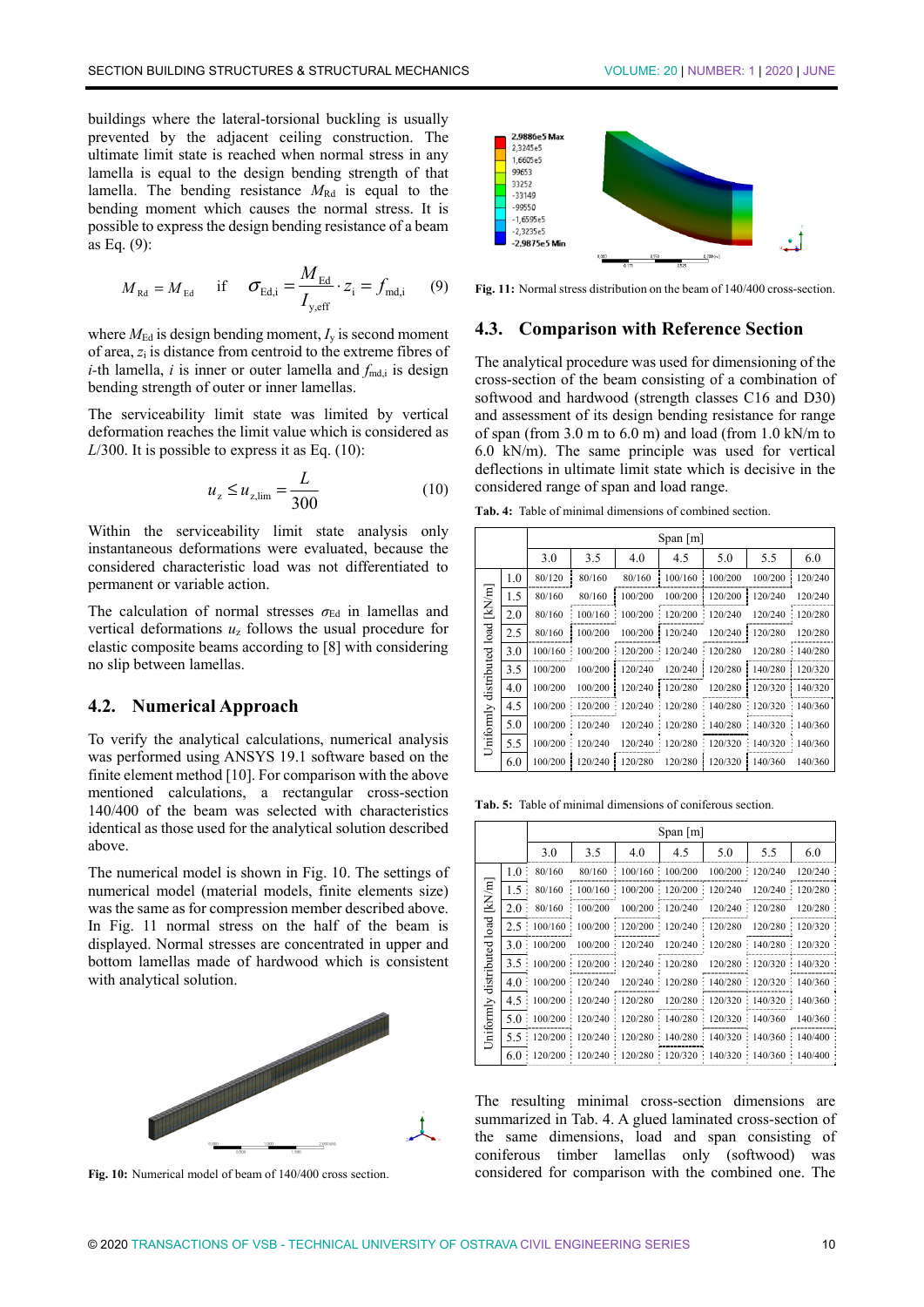process of the bending resistance assessment followed the standard procedure [7]. Deflections at both cases (combined and non-combined section) are calculated without influence of creep. The resulting minimal crosssection dimensions of reference full coniferous beam are in Tab. 5. In those tables the minimal cross-section dimensions resulting from serviceability limit state (which is decisive) are summarized.

Charts on Fig. 12 and Fig. 13 show characteristic bending resistances  $M_{\text{Rk}}$  and flexural stiffness  $(E \cdot I_{\text{y}})_{\text{eff}}$  for all the cross-sections made of combined softwood-hardwood and reference softwood section. The increase of bending resistance and flexural stiffness of combined cross-section compared to reference one is expressed in percentage at Fig. 14.



**Fig. 12:** Bending resistance.



**Fig. 13:** Flexural stiffness.



**Fig. 14:** Benefits of combined cross-section over to reference coniferous cross-section

## **5. Conclusion**

In this paper, a possibility of combination softwood and hardwood in glulam cross-section is investigated. Results of theoretical study are presented which arise from an analytical calculation and from a numerical modelling. A suitable cross-section configuration was found for a column and a beam of a skeleton frame, for range of span (from 3.0 m to 6.0 m) and load (from 1.0 kN/m to 6.0 kN/m) and the height of 3.8 m. The results presented in tables can be used for preliminary timber structural design.

Comparison was performed between proposed crosssection and a reference cross-section consisting of softwood lamellas only. By comparing the combined and reference cross-sections, it can be stated that the use of the combined cross-section can save material for both the compression member (column) and the member subjected to bending moment (beam). The combined cross-section appears to be more advantageous than the reference cross-section, especially in cases of smaller beam depth.

In terms of bending resistance and flexural stiffness of beams, it can be concluded that the benefit of using of hardwood lamellas in combined cross-section decreases with increasing of section depth. Another conclusion is that serviceability limit state (represented by limit vertical deformation) is decisive than ultimate limit state (represented by bending resistance) for whole range of span and load which is usual in timber constructions for buildings and engineering structures.

The design buckling resistance of the compression member was determined using different methods. The result of the analytical second order calculation was fairly comparable with the result of the numerical geometrically nonlinear analysis performed using finite element method-based software (for the investigated case the difference did not exceed the value of 5%). The calculation complying with the currently valid standard provided slightly lower value of the design buckling resistance of the selected member (the difference was approx. 16% compared to the analytical analysis). This difference can be explained by the process of the standard calculation of the design buckling resistance of timber members where the straightness factor (representing initial bow imperfection) is adjusted to give results on the safe side. This assumption was confirmed by the exact numerical analysis of the selected member.

Based on the presented results it can be stated, that hardwood-softwood combination in glued laminated timber has a potential to be a good alternative in timber construction designing. The research will be followed by experimental verification of reached results and by verification of failure mode at finger joints and at lamination glue lines.